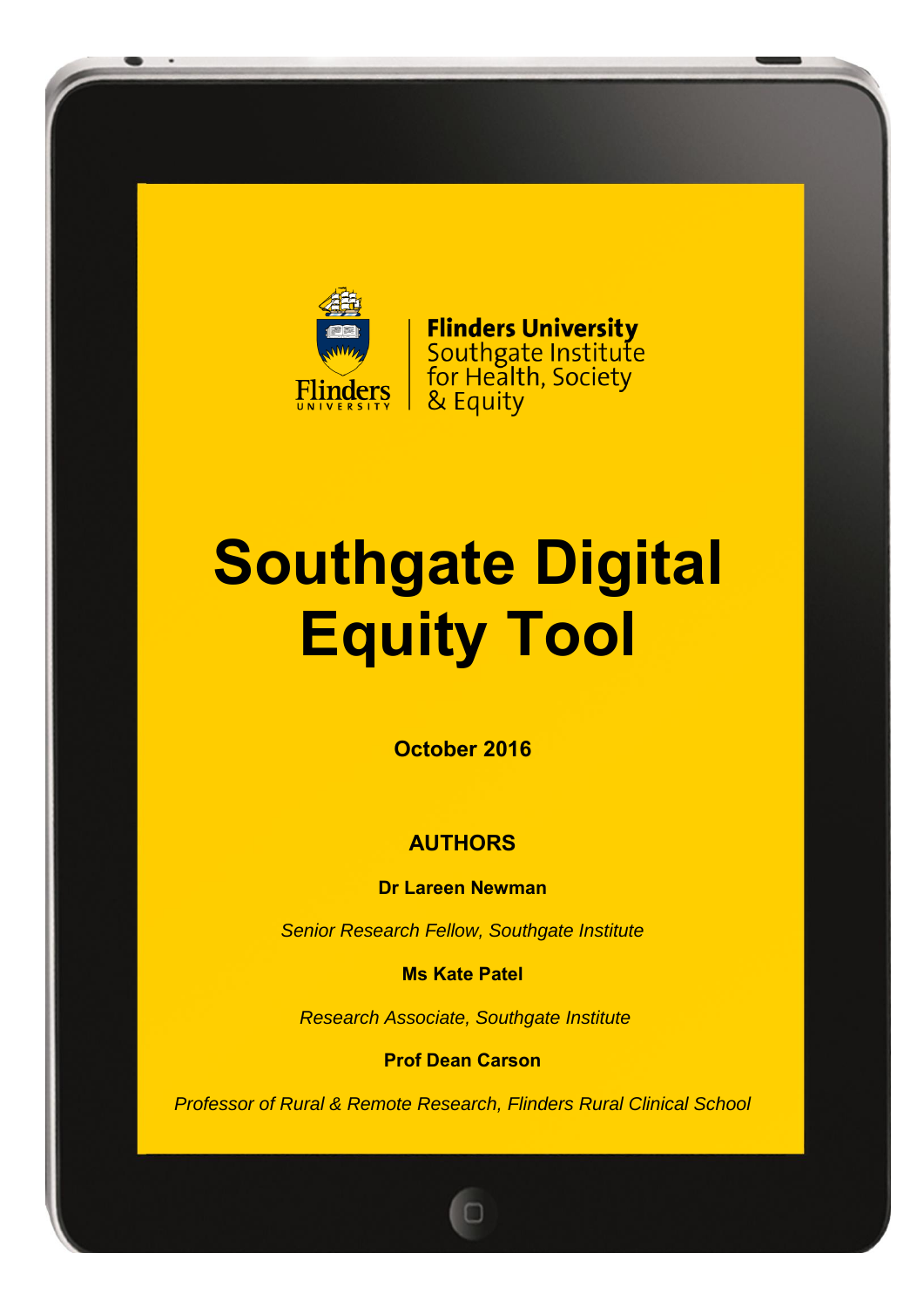Thank you **o** We would like to thank the following people for their support and input in **developing the draft of this tool:**

- Meredith Stewart, Falls Prevention Project, Country Health SA Local Health Network, Government of South Australia.
- Kate Saint, Manager, Population Health Portfolio, Country Health SA Local Health Network, Government of South Australia
- Dr Angela Lawless, Senior Research Fellow, SA Community Health Research Unit and Southgate Institute for Health Society & Equity, Flinders University, South Australia
- Dr Rebecca French, Researcher, Monash University, Victoria
- Michael Cox, Information Officer, SA Community Health Research Unit, Flinders University, South Australia.

#### *Suggested citation*:

Newman L, Patel K, Carson D (2016). *Southgate Digital Equity Tool*. Southgate Institute for Health Society & Equity, Flinders University, Adelaide, Australia. Doi: 10.4225/50/57FAC64EC4618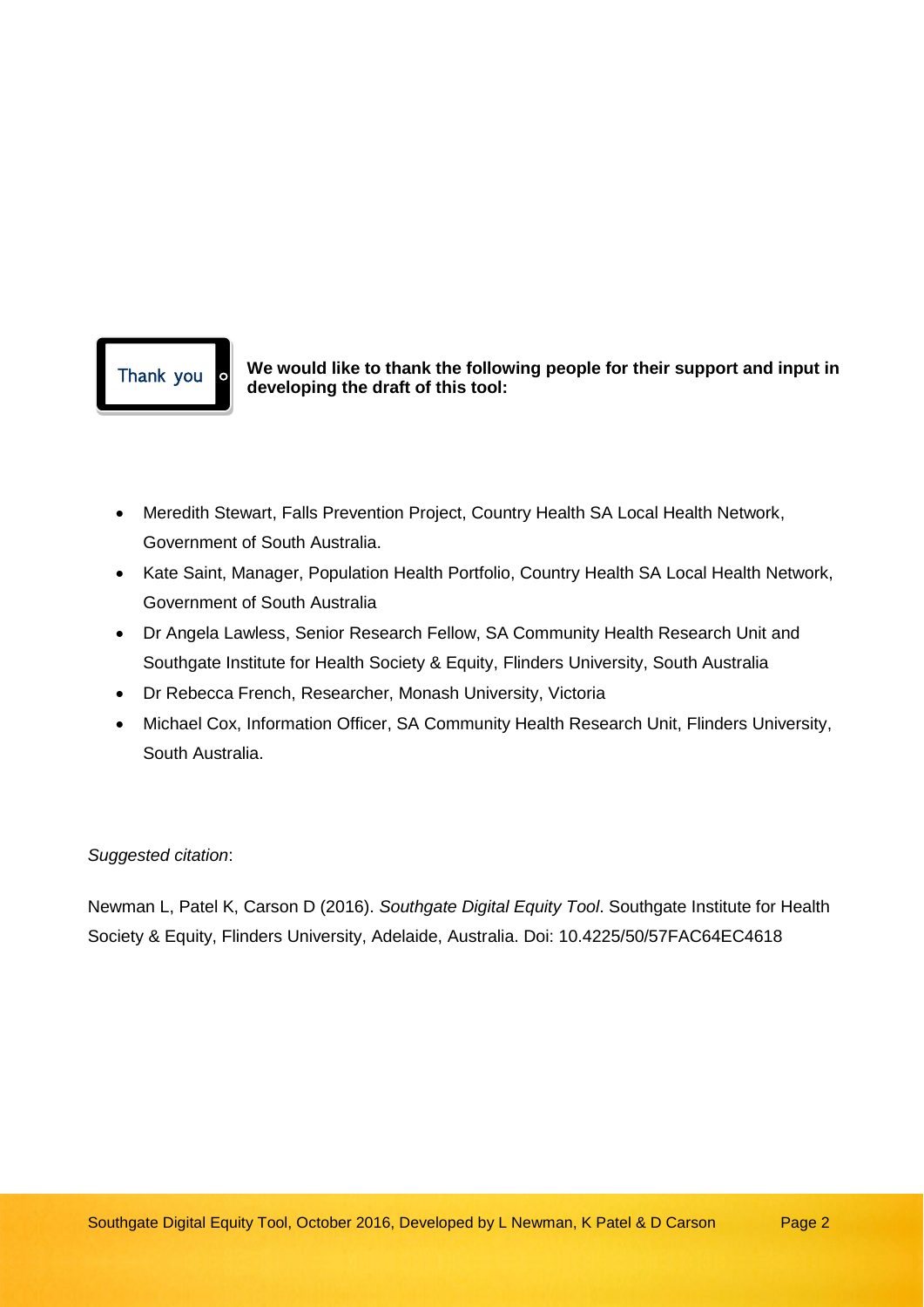## What is the Digital Equity Tool for?

The purpose of the Southgate Digital Equity Tool is to assist policy makers and practitioners in making informed decisions about the way they engage consumers in health services and programs. The Tool has been developed by the Southgate Institute for Health Society & Equity at Flinders University, by Dr Lareen Newman PhD, Ms Kate Patel MPH and Professor Dean Carson PhD.

This tool will guide your thinking around the impact of traditional and digital communication on different population groups, with a focus on the impact of shifting to digital engagement with consumers.

The basis for the tool is the assumption that digital engagement strategies will impact on population groups differently, with a differential impact on health outcomes, especially access to health services and health information.

The tool can be used to examine one strategy or a set of communication strategies which address a health issue, a geographic area, or a population.

Part 1 is a Workbook for you to complete. Part 2 'The Guide' (starting page 11) should be used in tandem to help you complete the Workbook; it provides descriptions and examples to assist you.

The **Southgate Digital Equity Tool** can help you and your organisation to examine:

- The current mix of communication and engagement modes across a certain health service or issue
- A proposed change in this mix
- The impact of a change in mix retrospectively
- Mitigation strategies to limit negative impacts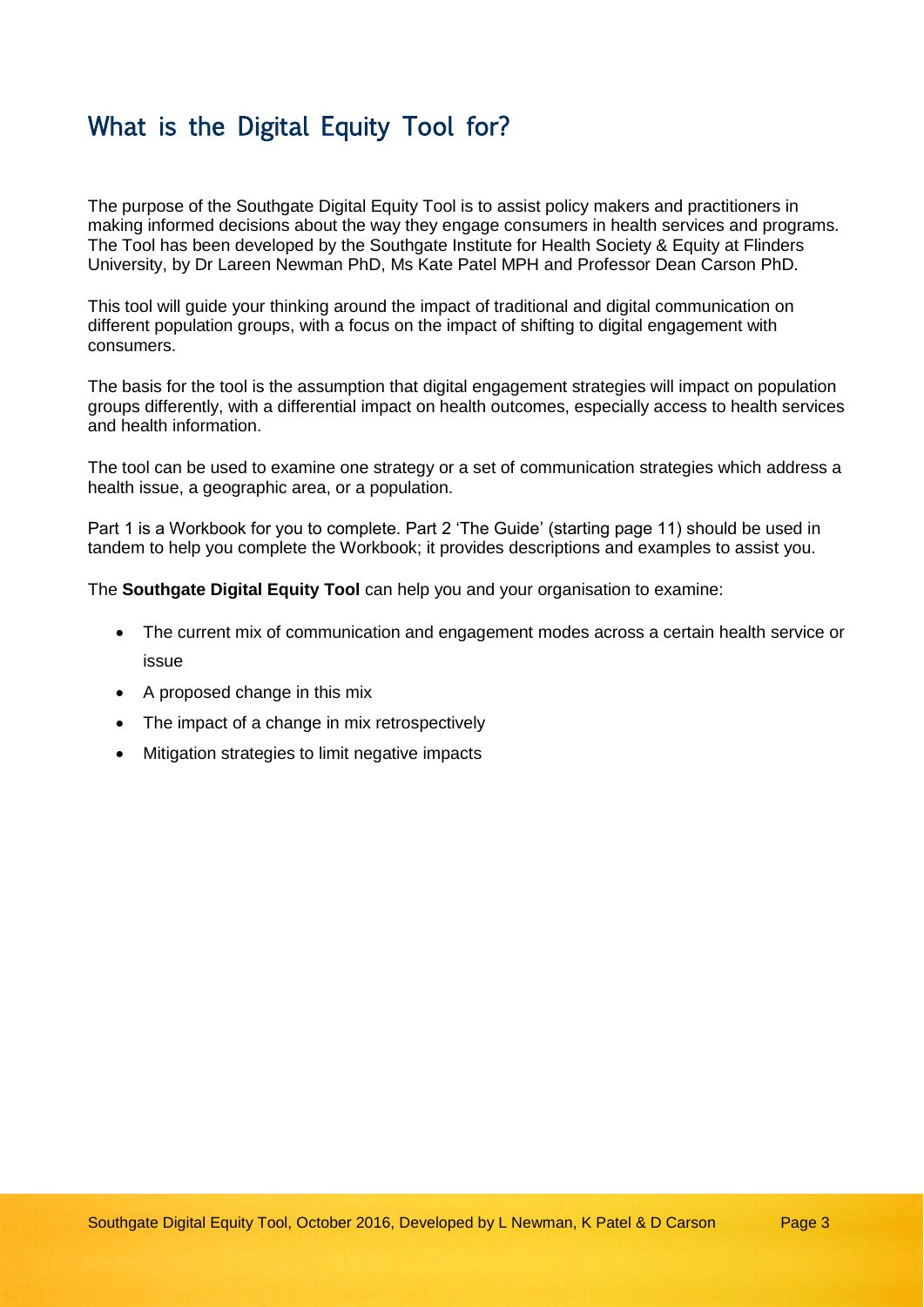## Why the Digital Equity Tool can be useful

As health and other services shift more and more towards engaging consumers through digital modes of communication and service delivery, the impact on population groups' ability to engage in this way and on longer term health and wellbeing outcomes must be considered.

Many services which are extensively developing websites or apps are under the assumption that 'everyone is online'. However, the box below shows that not everyone has digital access, and those people with poorer health are often those with less digital access or no access. Indeed, the very people who could benefit more from improved access to health information and healthcare are those who are less likely to have digital access.

By identifying the logic behind 'going digital' – that is, the intended benefits, for whom, and by what mechanism – we can examine the relative impact of any shift in the way consumers are engaged. This tool provides a framework and tools to identify the context, logic, and impacts of digital service provision and consumer engagement. This assessment can then be used to modify changes, or to inform a more appropriate mix of digital and offline communication and engagement modes.

It is useful to keep in mind some current facts about digital engagement in Australia. These facts, and other evidence you gather in the process of completing the tool, should inform your analysis of any engagement strategy and the likely impacts on your population of interest.

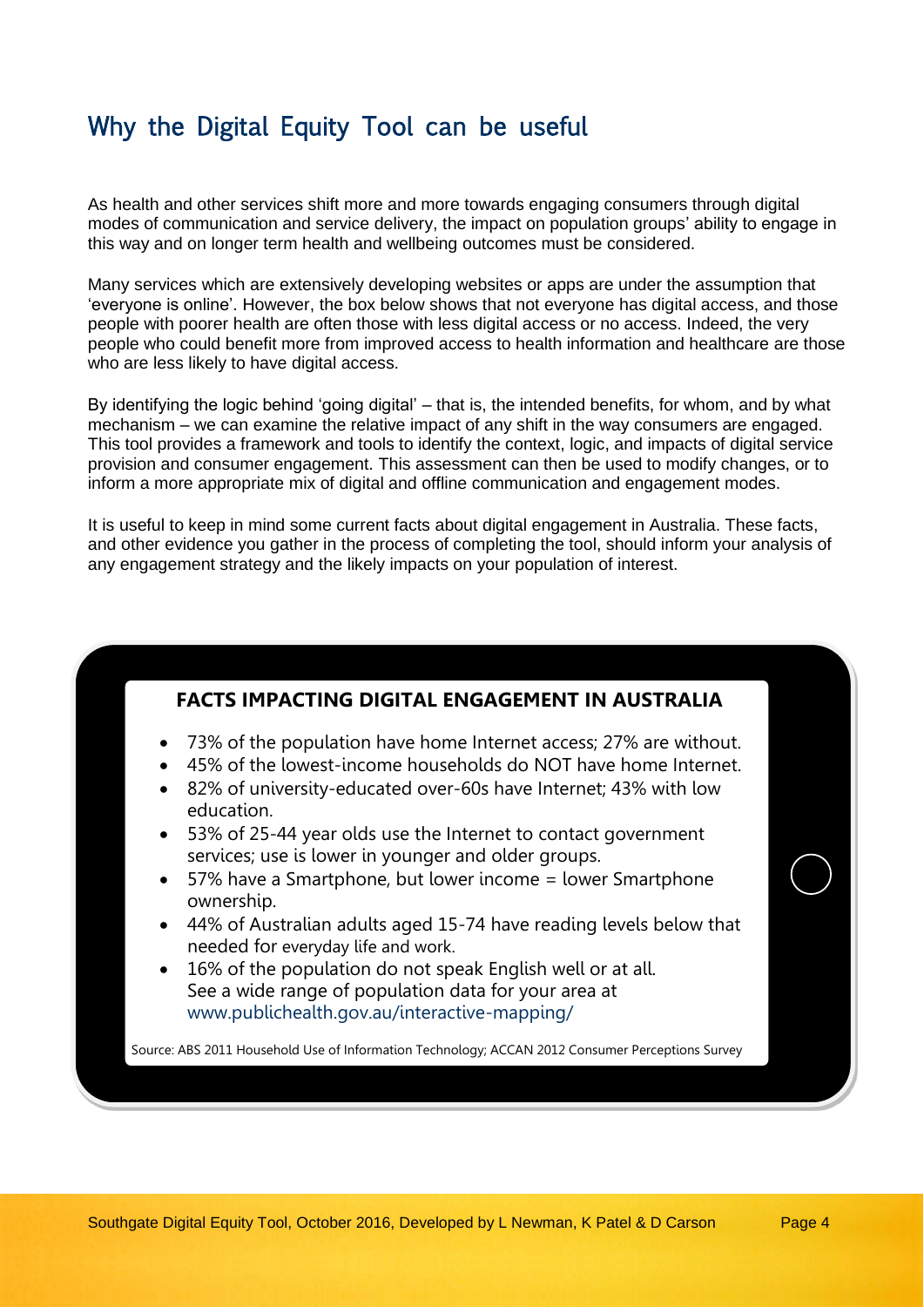## Part 1: The Workbook

Step 1: Answer questions 1-10. Use the Guide on pages 11-16 to help you.

**1. What is the scope of digital engagement strategies to be analysed with this tool? What is the broader context? Across what issues/topics/populations?**

**2. What is the logic for your current mix of consumer engagement strategies (digital or otherwise)? i.e. who and how do they engage?**

**3. What is the logic (rationale) for any proposed changes to the mix?**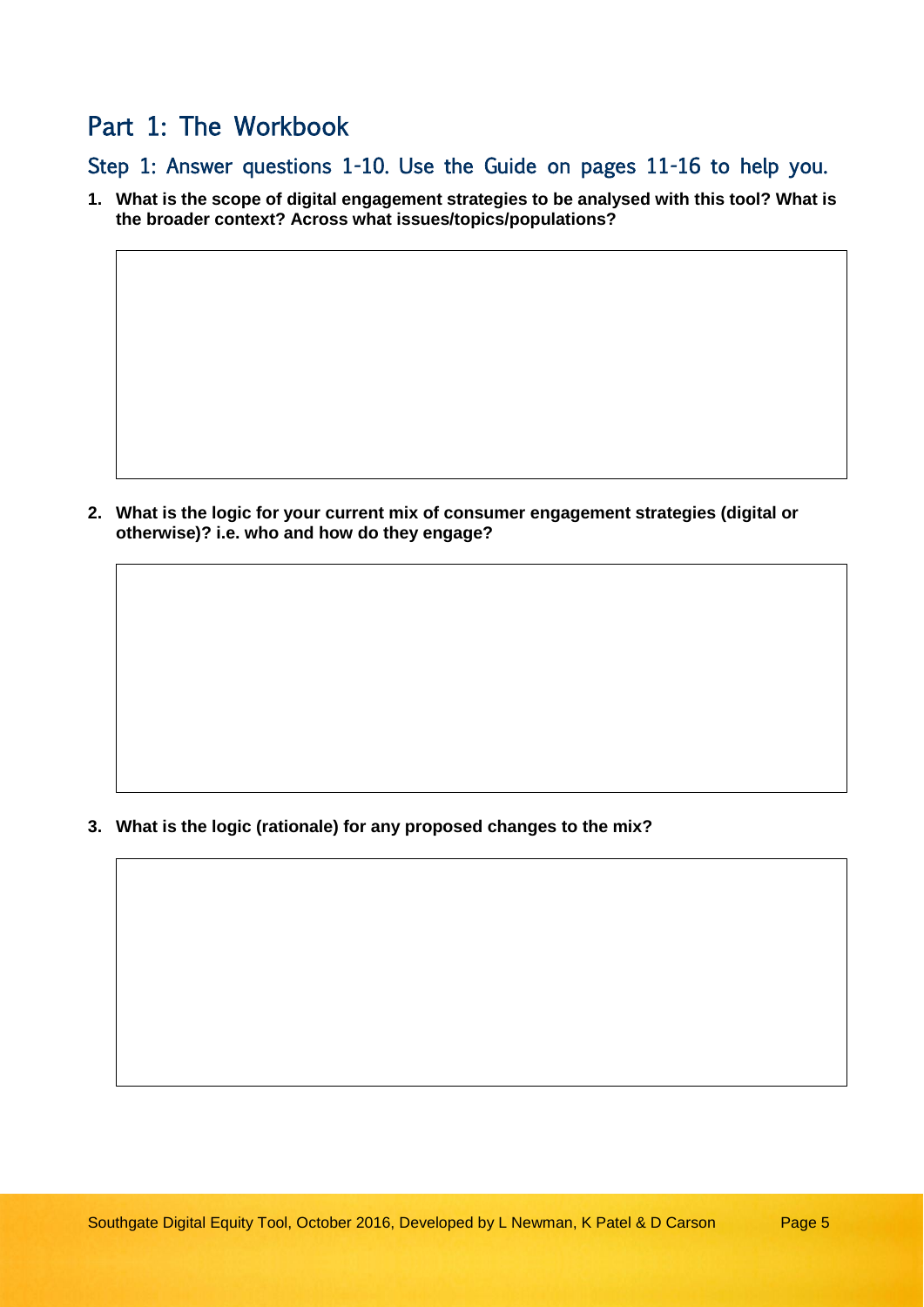**4. What evidence do you have that consumers have the resources, skills or motivation to engage using digital and other modes of communication? Consider population statistics, provider experience, and community needs analysis. Consider issues beyond ICT skills.**

| <b>Capacities and Skills</b>                                | <b>Known Evidence</b> | <b>No Evidence</b> |
|-------------------------------------------------------------|-----------------------|--------------------|
| e.g. English literacy level                                 |                       |                    |
|                                                             |                       |                    |
|                                                             |                       |                    |
|                                                             |                       |                    |
| e.g. Motivation and confidence<br>to use digital engagement |                       |                    |
|                                                             |                       |                    |
|                                                             |                       |                    |
|                                                             |                       |                    |
|                                                             |                       |                    |
|                                                             |                       |                    |
|                                                             |                       |                    |
|                                                             |                       |                    |

| <b>Physical and geographic</b><br>access / availability                                                                                | <b>Known Evidence</b> | <b>No Evidence</b> |
|----------------------------------------------------------------------------------------------------------------------------------------|-----------------------|--------------------|
| e.g. geographical location of the<br>service relative to population                                                                    |                       |                    |
| e.g. geographical location of<br>public Internet access points<br>and social accessibility of these<br>for your population of interest |                       |                    |
|                                                                                                                                        |                       |                    |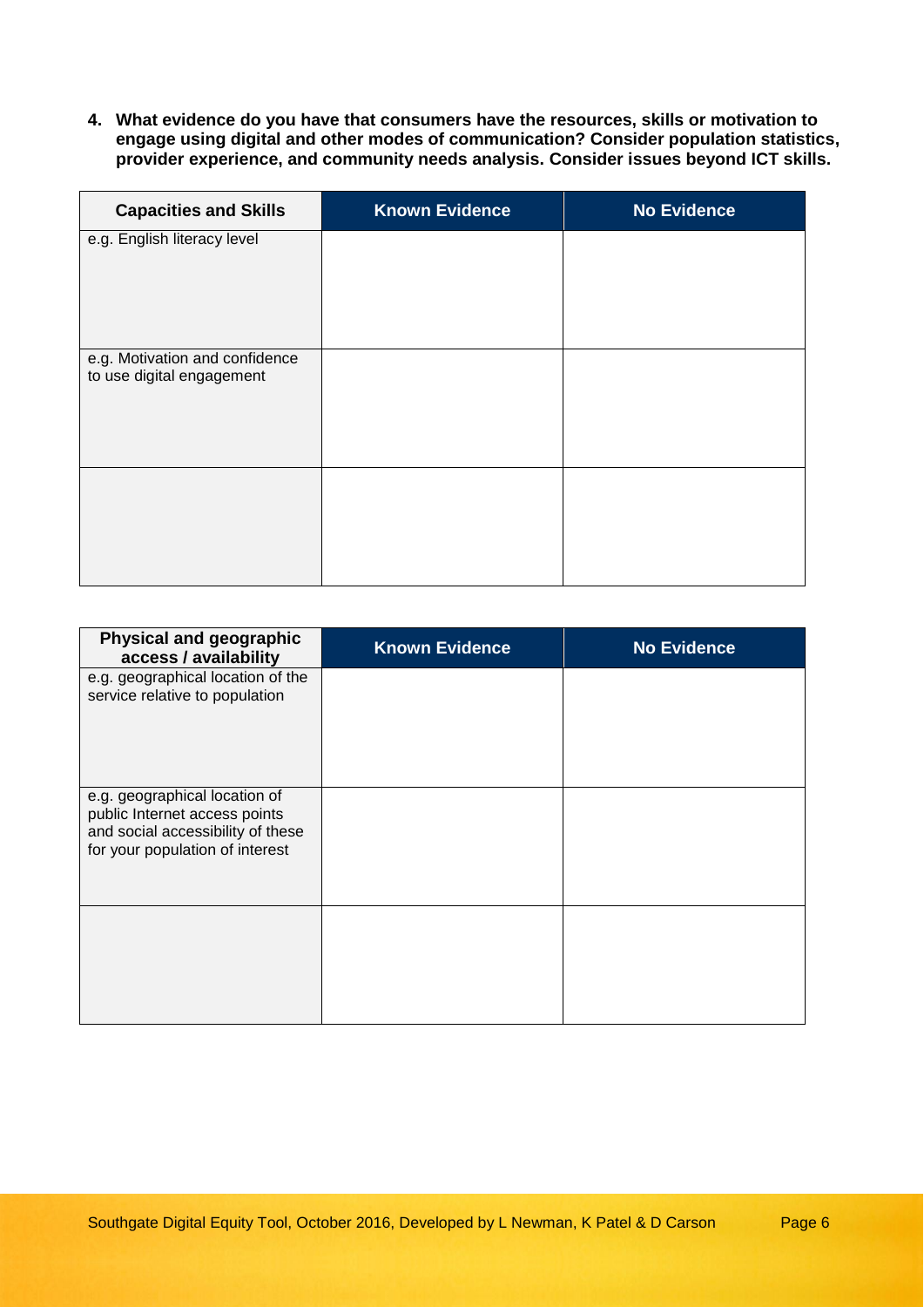#### **4. (continued)**

| Other access / availability<br>factors                                                                  | <b>Known Evidence</b> | <b>No Evidence</b> |
|---------------------------------------------------------------------------------------------------------|-----------------------|--------------------|
| e.g. financial cost as a barrier to<br>physical ownership of a<br>computer or access to the<br>Internet |                       |                    |
|                                                                                                         |                       |                    |
|                                                                                                         |                       |                    |

| <b>Known Evidence</b> | <b>No Evidence</b> |
|-----------------------|--------------------|
|                       |                    |
|                       |                    |
|                       |                    |
|                       |                    |
|                       |                    |
|                       |                    |
|                       |                    |
|                       |                    |
|                       |                    |

Need more  $\circ$ tables?

Please print extra copies of this page as needed.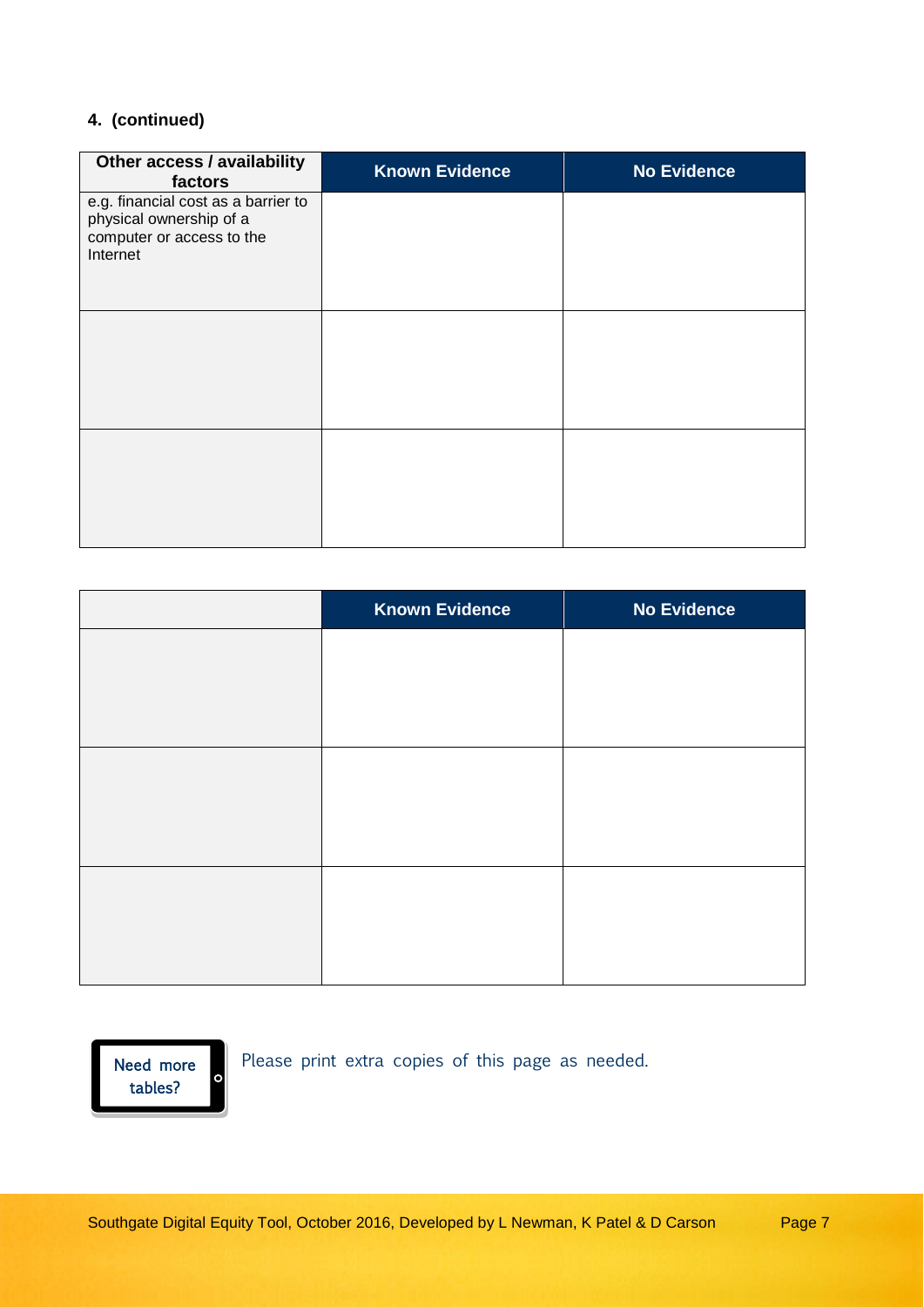#### **5. Consumer Engagement formats and specific barriers**

Repeat this table for each engagement barrier (as selected from any aspect of the evidence you generated in (4).

| <b>Format</b>                                                                                                         | 'Engagement Barrier Lens'<br>(e.g. Digital Literacy, Physical access, Cultural background) |           |
|-----------------------------------------------------------------------------------------------------------------------|--------------------------------------------------------------------------------------------|-----------|
|                                                                                                                       | Better for                                                                                 | Worse for |
| Video                                                                                                                 |                                                                                            |           |
| <b>Text</b>                                                                                                           |                                                                                            |           |
| Graphics                                                                                                              |                                                                                            |           |
| Face to face/voice                                                                                                    |                                                                                            |           |
| Website (may incorporate text<br>or video or graphics, multiple<br>languages) - e.g. diabetes<br>online support forum |                                                                                            |           |
| Pamphlet                                                                                                              |                                                                                            |           |
| Stall at expos                                                                                                        |                                                                                            |           |
| Family facilitated engagement                                                                                         |                                                                                            |           |

Not enough room?

Complete a new table for each 'engagement barrier lens'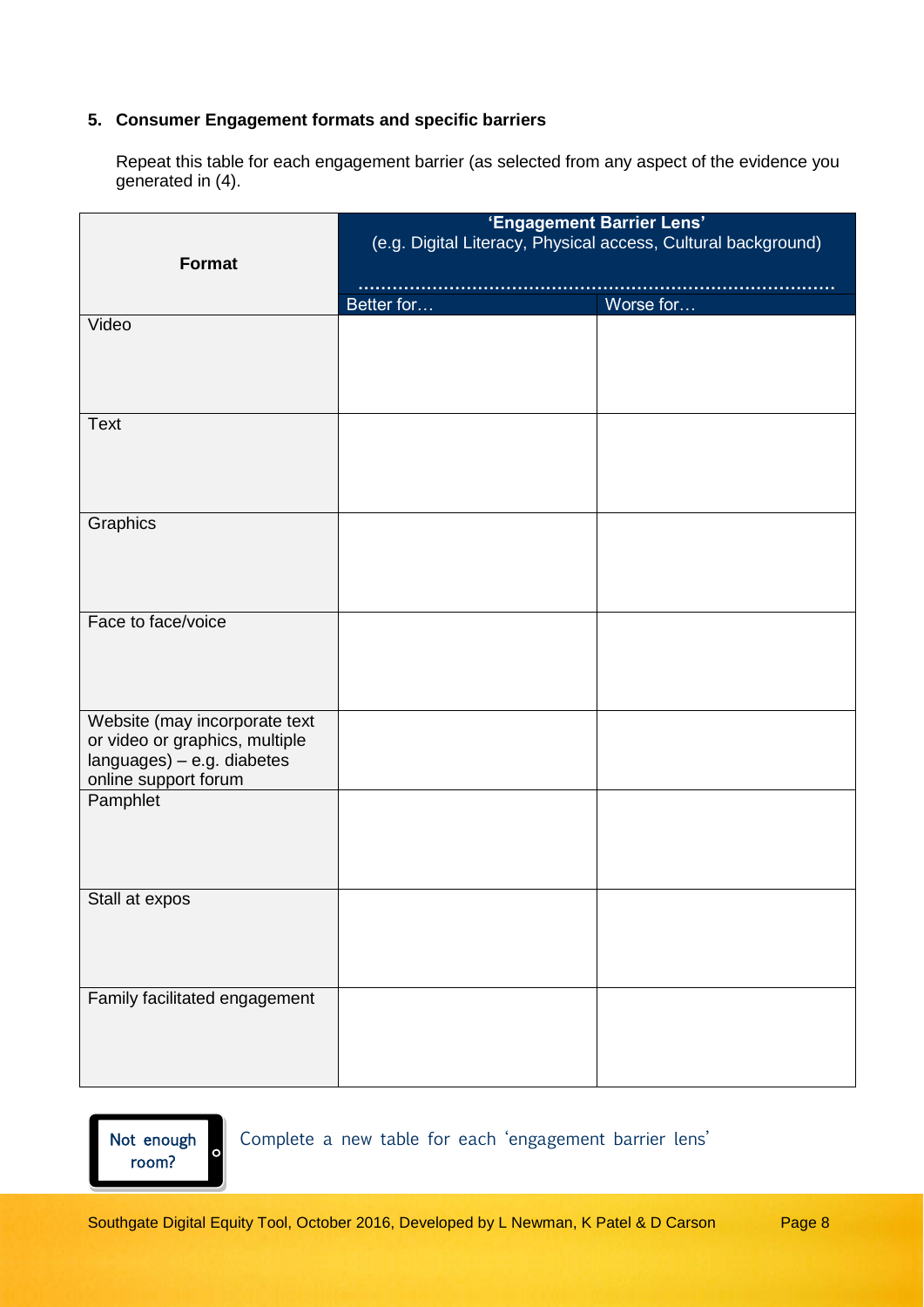#### **6. Overall benefits and negatives of proposed changes**

Consider

| <b>Strategy</b>   | + and - for service | + and – for consumers (including<br>sub-groups) |
|-------------------|---------------------|-------------------------------------------------|
|                   |                     |                                                 |
| e.g. online forum |                     |                                                 |
| e.g. new website  |                     |                                                 |
|                   |                     |                                                 |
|                   |                     |                                                 |
|                   |                     |                                                 |

Not enough  $\circ$ rows?

Print off an extra copy of this page for extra room.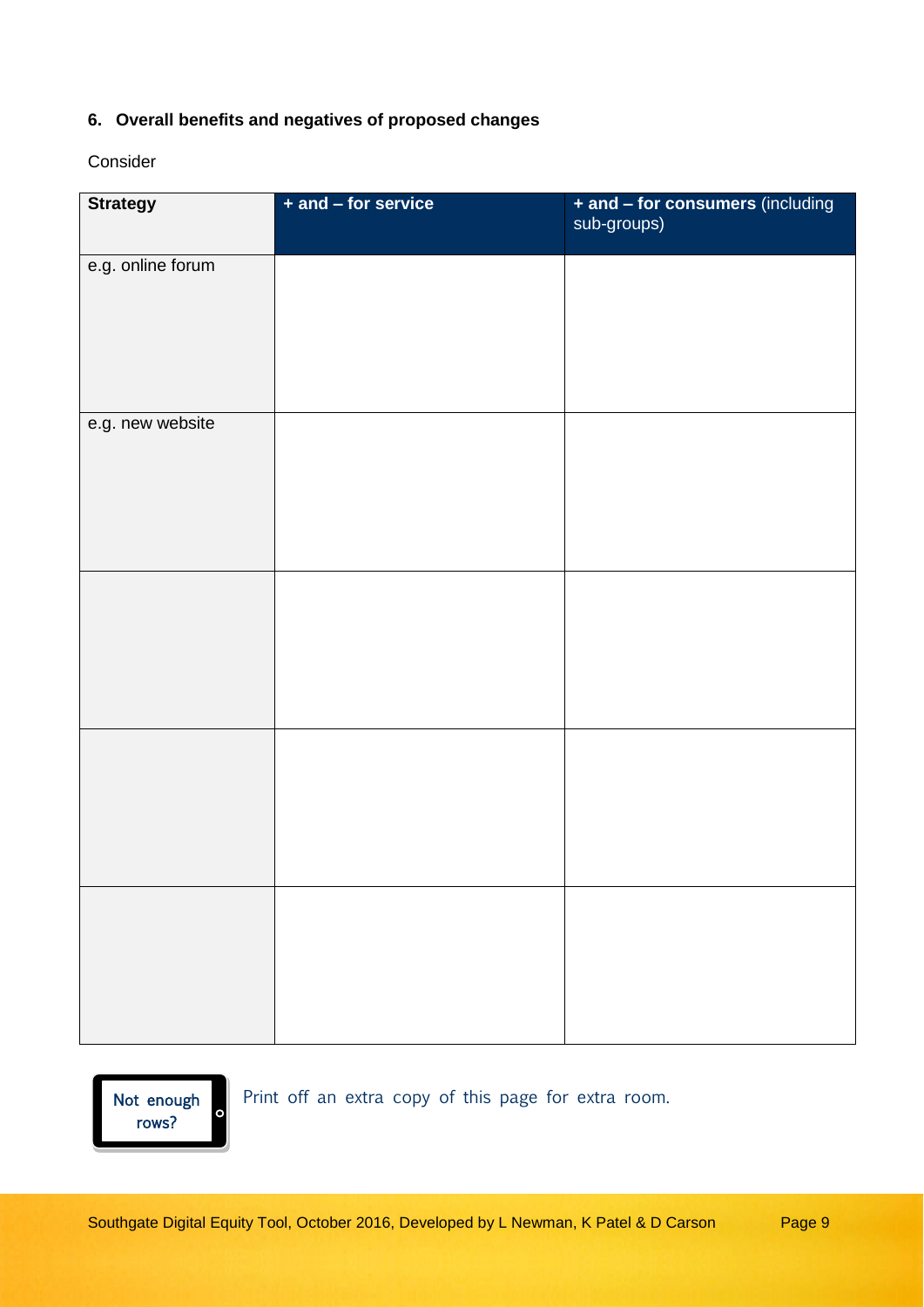**7. Given the evidence generated in (6) regarding positive and negative impacts of any proposed change, does the logic identified at (3) hold true? Why?**

**8. If your service were to implement any change, what strategies would also need to be implemented to mitigate the negative impacts (for your organisation and for consumers)?**

**9. What further research will you undertake (and when) to revise your strategy and whether the goals you had at Stages 3 and 4 have held true. What monitoring and evaluation can you plan to undertake?**

**10. What further steps will you undertake to allow you to revisit the logic of your strategy at a later date and stay in touch with ongoing changes in communications?**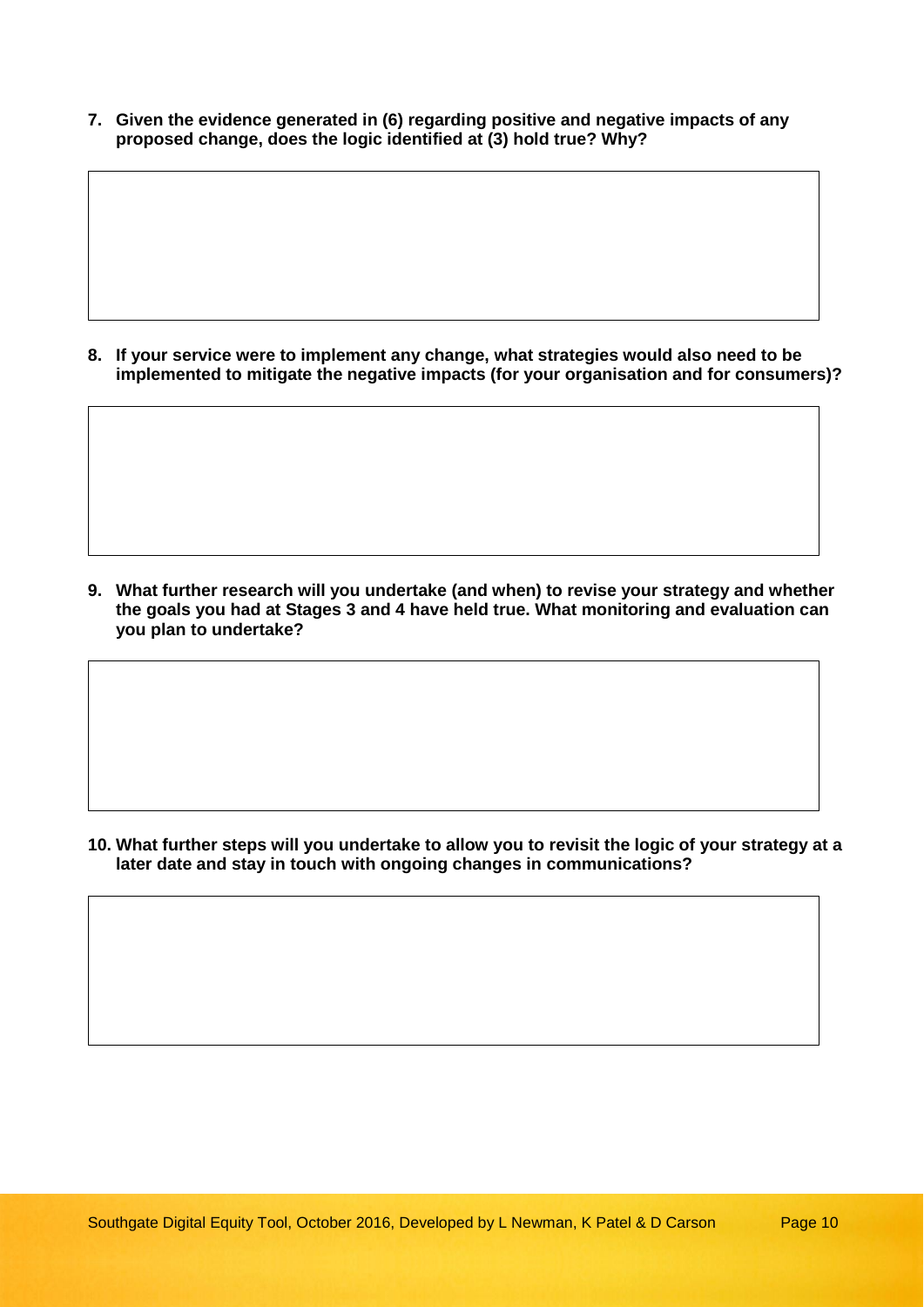## Part 2: Guide to the Workbook

#### **1. What is the scope of digital engagement strategies to be analysed with this tool?**

'Engagement strategies' include any communication with, service delivery for, or other engagement with consumers or community members.

This question asks you to scope the strategies you want to examine with the Digital Equity Tool in order to define and position the area under examination within a broader policy or service delivery context.

## **Example**

The Southern Community Health Service is considering launching an online forum to engage diabetes sufferers in a facilitated peer support program. The online forum is part of a broader program of diabetes services, including medical and social support. The online forum will replace one of three weekly

group support sessions currently offered to diabetes sufferers through the Service. The diabetes online forum will mirror the well-established youth mental illness forum which is also run through the service.

#### **2. What is the logic for your current mix of consumer engagement strategies (digital or otherwise)?**

This question asks you to describe the broad mix of strategies which are currently used to engage consumers, with a logical (i.e. evidence based, based on your community needs, or based in practice wisdom) rationale for each strategy and the mix of strategies.



The diabetes programs at the Southern Community Health Service engage consumers across three broad activities: medical services, diabetes education, and peer and social support. The mix of engagement strategies is currently by face-to-face appointment, or in face-to-face groups. Each of these is

supported by pamphlets and the general Community Health Service website which advertise the services. All bookings are made by telephone. The logic behind the current mix is the assumption that service users like to build face-to-face connections at the centre with their health care provider and with other diabetes sufferers. The centre is geographically central and well known in the community, and so is easy to travel to. This results in a representative mix of consumer groups coming to the service (e.g. CALD and ATSI groups).

#### **3. What is the logic for any proposed changes to the mix?**

This question asks you to consider the logic behind the engagement strategy defined in (1). That is, what are the intended benefits, for whom, and by what mechanism will the benefits be achieved?



The Southern Community Health Service has noted the success of the online forum for youth mental illness sufferers. The forum has engaged young people who were not engaging in face-to-face peer support sessions. A similar online forum for diabetes sufferers is intended to reach a new group of diabetes sufferers. It is not clear whether there are users of the service who would like

to participate in peer support but are currently unable to do so. However, the service assumes that there may be diabetes sufferers who prefer the anonymous nature of online forums, who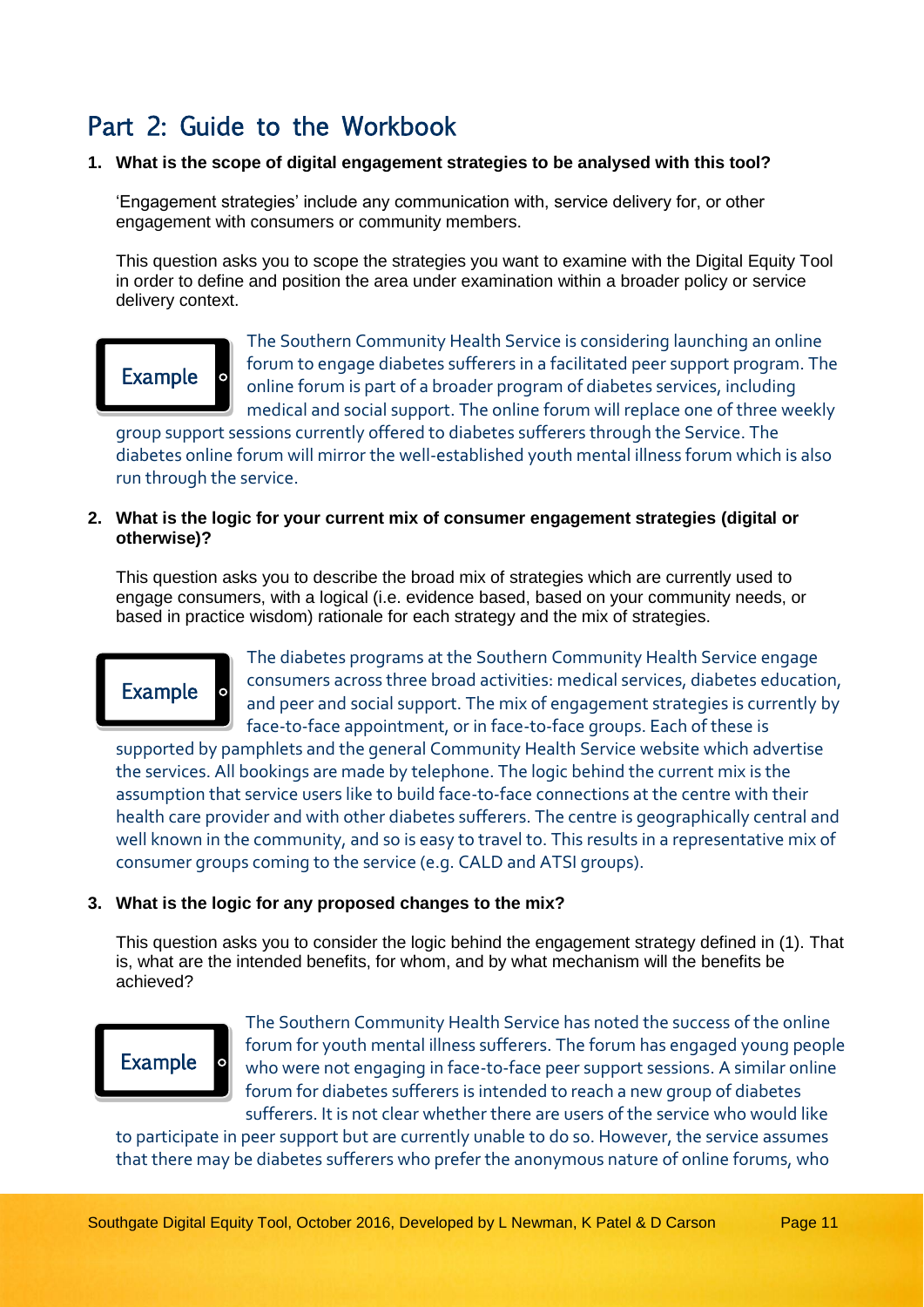struggle to get transport to the centre for a group session, or who are time-poor and would appreciate a forum which they can participate in when it suits them. The loss of one face-toface session per week to fund the online forum is a pragmatic decision based on budget constraints – the benefits are intended to outweigh the loss in service to current Thursday morning group participants.

#### **4. Having identified any changes to the way you engage consumers, and the logic behind the change and its impacts, it is important to more carefully examine the evidence which underpins the change.**

The following prompts are intended to guide the collection or generation of evidence to inform you analysis. Consider these questions around barriers to service engagement in relation to your population of interest. Your population is likely to comprise multiple sub-groups, so ensure that their different needs are considered (e.g. different age groups; different English proficiency).

Complete a separate table for each category of barriers with 'known evidence' or 'no evidence'. Not all prompts will be relevant to your organisation. The list may not be comprehensive so please consider other barriers to engagement.

#### Capacities and skills, for example:

- What is the level of English literacy\* or English proficiency in your population?
- What is the level of Health literacy\* in your population?
- What is the level of Digital literacy\* in your population?
- What do you know about the motivation/perceived need of your population to use certain engagement modes?
- Given the evidence for skills and capacities amongst your population group, who is likely to be able to functionally use each mode of engagement, and who is not?

\*Define: English literacy, Health literacy and Digital literacy

#### Physical and geographic access / availability (direct to service or to digital hardware/connection):

- How is the service located relative to populations of interest?
- Does transport allow for equal access to the service (e.g. public transport)?
- Who in your population has access to digital hardware and an Internet connection?
- Is cost a factor behind hardware access and geographic access to service?
- How is the usefulness of different modes affected by mobility, physical difficulties such as poor vision or poor dexterity? E.g. does digital access overcome geographical distance?

#### Appropriateness/acceptability:

- What are the acceptable modes of engagement for culturally diverse groups?
- In what ways are modes of engagement relevant to different cultural or language groups?
- What methods are used to engage 'hard to reach' groups? Why?

#### Service capacity/waiting lists:

- Is there limited service capacity do certain groups suffer disproportionate access barriers as a result?
- How does the mix of engagement modes influence wait-lists?
- Are services over-used by some groups? Why?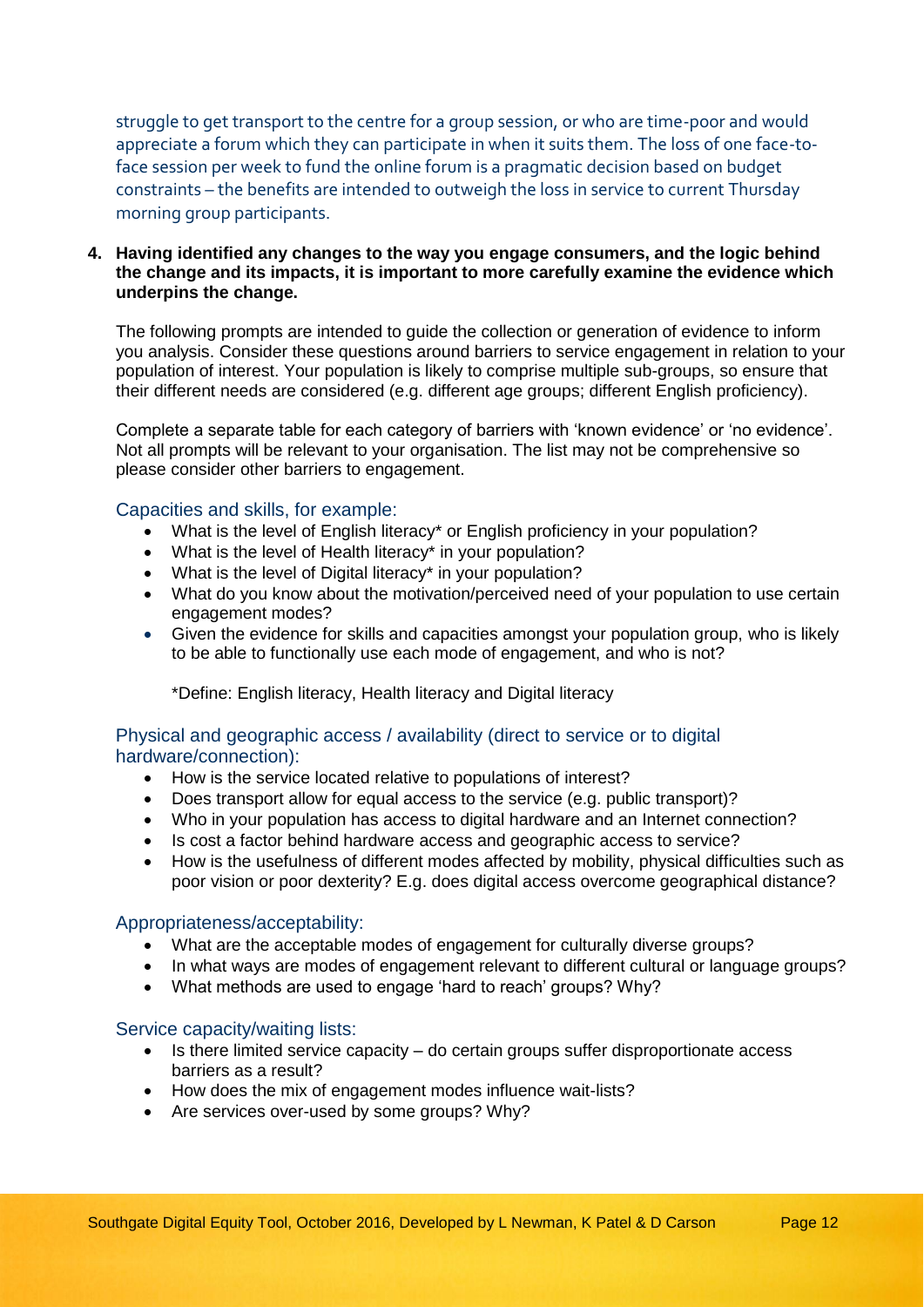Areas for which there is 'no evidence' should be used as further prompts to generate relevant new evidence. This may involve simply talking to your population of interest or other practitioners.

| Example | <b>Physical and</b><br>$\circ$<br>geographic access<br>/ availability | <b>Known evidence</b>                                                                                                                                                                                                                                                                                                                                                                   | No evidence                                                                                                                                                                                                                                                                                                   |
|---------|-----------------------------------------------------------------------|-----------------------------------------------------------------------------------------------------------------------------------------------------------------------------------------------------------------------------------------------------------------------------------------------------------------------------------------------------------------------------------------|---------------------------------------------------------------------------------------------------------------------------------------------------------------------------------------------------------------------------------------------------------------------------------------------------------------|
|         | e.g. service location<br>relative to<br>population                    | - Central location with bus<br>access.<br>- But large geographic<br>catchment area means bus<br>access is poor for some<br>groups.<br>- 35% of households in the<br>area do not have a private<br>car.<br>- A survey of young people<br>who use the service<br>showed 80% would like to<br>contact us digitally<br>because it overcomes<br>distance and is more<br>convenient for them. | - Which groups are not<br>coming to the service at<br>all because of service<br>access barriers?<br>- What % of older<br>service users (and non-<br>users?) would like to<br>contact us digitally?<br>Why? Would they be<br>more likely to want<br>digital contact if they<br>were supported to learn<br>how? |

#### **5. Consumer engagement formats and specific barriers**

Review your organisation's current **or** future mix of engagement modes by using the table.

Select an 'engagement barrier lens' from the dot points or other evidence generated in (4) and write it at the top of the table. These 'lenses' are to shape your thinking around specific impacts.

For each format in the left hand column, note how the selected 'engagement barrier lens' will impact on your population groups of interest.



The new web-based diabetes support forum at the Southern Community Health Service will mean that the engagement barrier lens 'Digital Literacy' highlights for us that engagement will be 'worse for' those who don't know how to get online, but 'better for' those who are highly digitally literate.

Physical access will be less of a barrier for those currently unable to attend the group because of transport, but will be more of an issue for those without physical access to a computer.

Cultural background may become less of an issue for diabetes sufferers who don't like to talk about illness in public but who like the anonymity of online settings, but more of an issue for those whose English literacy is poor given that the online forum text and discussions will be in English.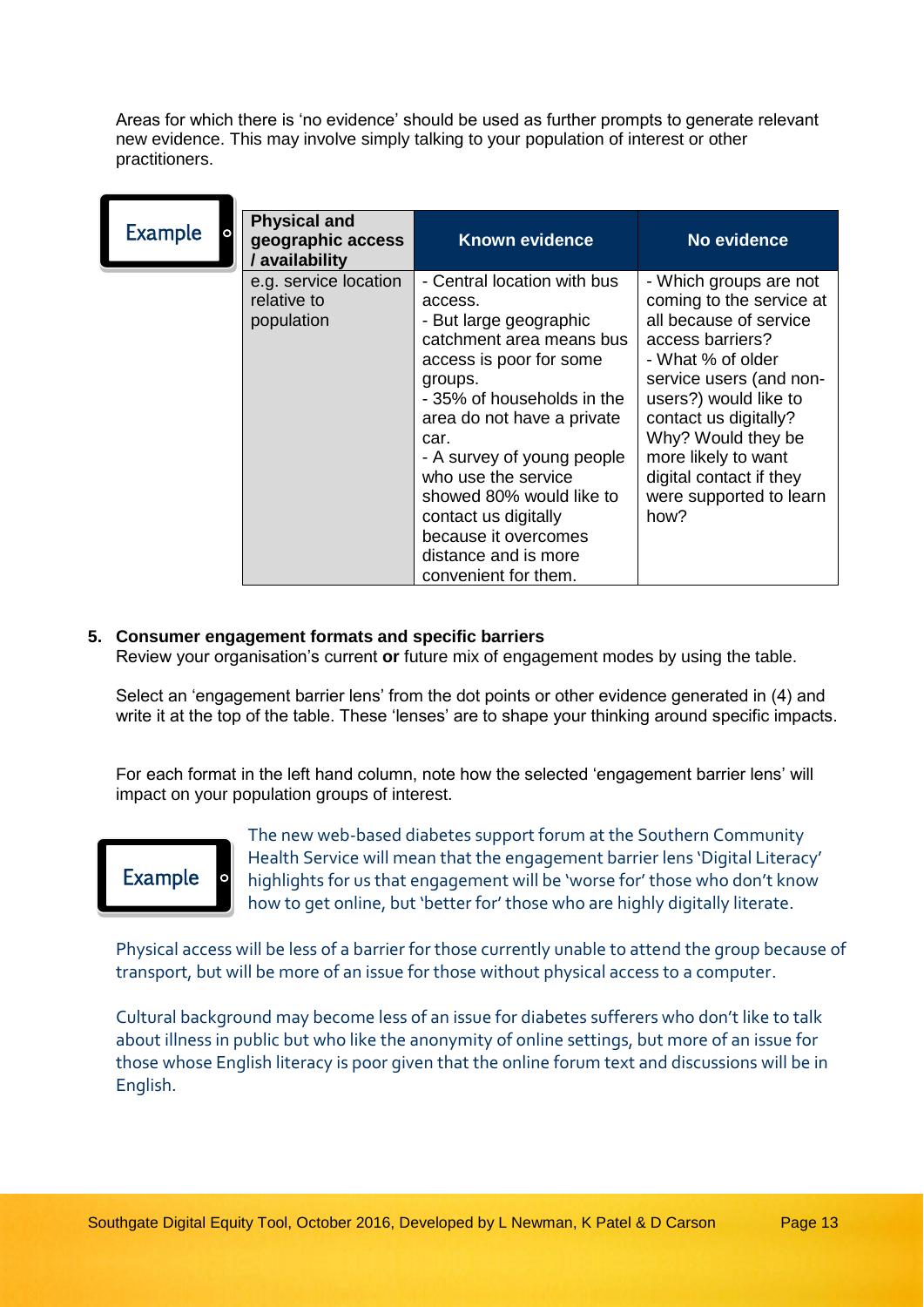#### **6. Overall positives and negatives of proposed changes**

Focusing on the changed engagement strategy identified in (1), (e.g. introduction of the online diabetes support forum and loss of one face-to-face group), what are the overall positives and negatives for both your service and for the consumer population of interest?

Consider aspects such as reach and accessibility, service utilisation, appropriateness, costs, and service quality.



The service sees an online diabetes peer support forum as a way of diversifying the engagement strategies for consumers. It has been a successful strategy for young people engaging with the service, and has demonstrated some cost savings for that program. It is hoped that if the diabetes group goes well then

more online groups could be initiated for other health conditions. The major negative for the service is that staff have limited IT skills available to support this approach.

The big positive for consumers with an online diabetes group is the potential to engage those who don't like the idea of a face-to-face group setting or who struggle to get transport to the service at the moment. This positive aspect is balanced by the loss of one face-to face group. It is likely that given the analysis in  $(4)$  and  $(5)$ , there is a significant proportion of people with diabetes in our area who are older (especially compared to the 'youth mental illness' program cohort used as a comparison), who don't have an internet connection, and haven't used a computer before, which will limit the applicability of the online group to the consumers with diabetes.

**7. Given the evidence generated in (6) regarding positive and negative impacts of any proposed change, does the logic identified at (3) hold true? Why?**

The purpose of this question is to re-examine the answer to (3) in light of the evidence generated through the digital equity tool. Ideally, even if your logic remains true, you will have generated a more detailed understanding of the likely impacts of any change in engagement strategy. If your logic does not hold true, either write down a refined logic OR a rationale for abandoning the proposal.



Revisiting the assumptions made in (3), it is now clear that the population of interest – people with diabetes in our area – are more likely to have barriers to using an online forum as compared to visiting the service for a face-to-face support session. They are likely to be older, more socially disadvantaged, less

likely to be digitally literate, and also more likely to have English as a second language – all barriers to 'going online'.

Nevertheless, there is some evidence to suggest that an online group may meet the needs of a small sub-group of diabetes sufferers in our area. In particular, those who struggle to attend the centre in person, those who are time-poor, those who are somewhat younger, and those who prefer to remain anonymous.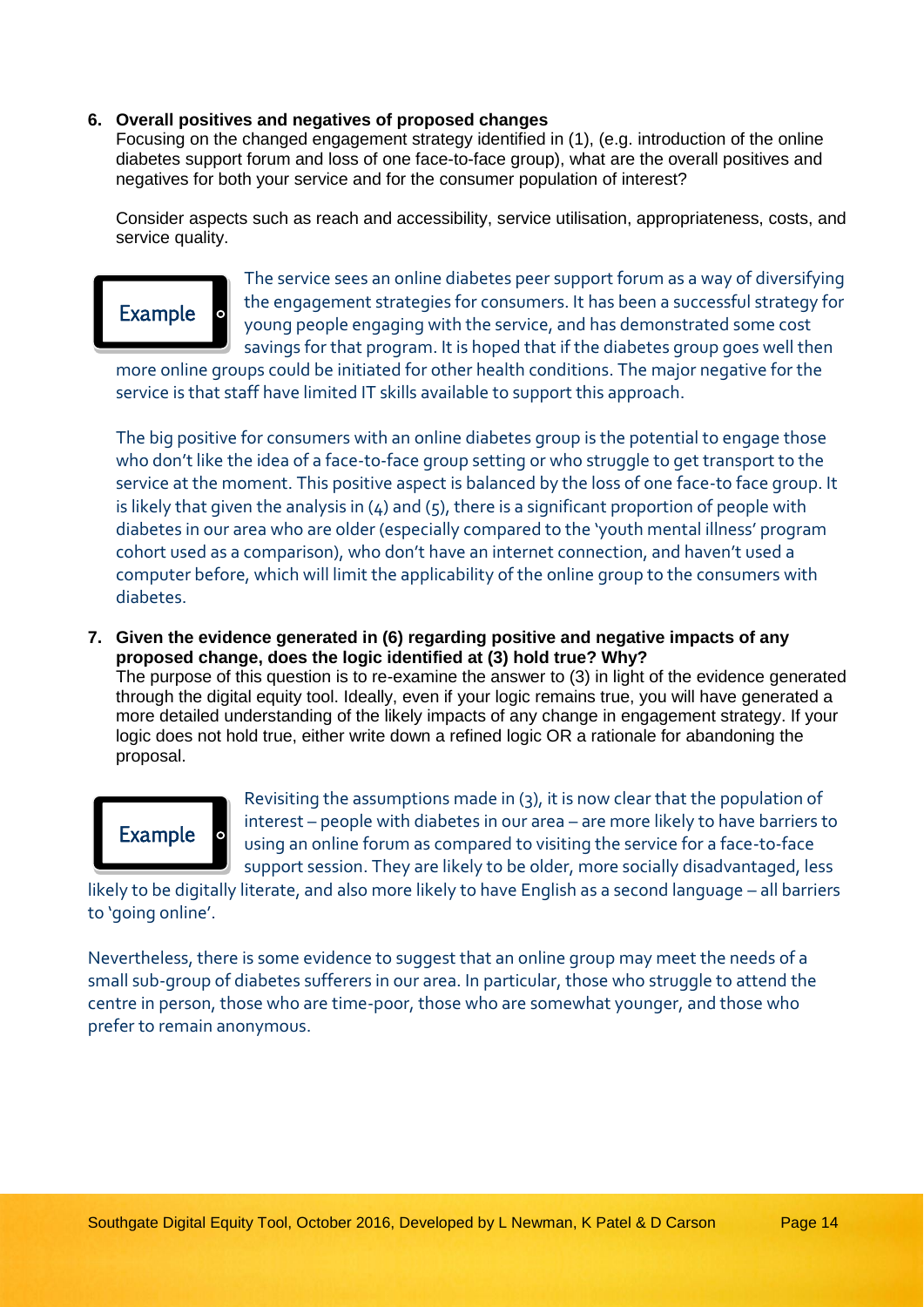**8. If your service were to implement any change, what strategies would be implemented to mitigate the negative impacts (for your organisation and for consumers)?**



It is quite likely that the online diabetes support group will go ahead even though it has been identified that it is appropriate for only a small sub-section of our population of interest. In order to go ahead with minimal impact on the whole diabetes population, the service will conduct a needs analysis with

existing consumers to ensure that the remaining two face-to-face support groups are held at the best times and days to suit consumers.

The service will also invest in supporting existing consumers to 'go online' by offering touchscreen kiosk style access to the online forum in the reception area, with on-site staff for support. Also, members of the face-to-face groups will be offered the chance to learn digital skills by partnering with another member in the group who can mentor them after the class at the kiosk to start participating in the online group.

#### **9. If your strategy is implemented, what monitoring and evaluation will you plan to assess its achievement and to ensure ongoing improvement?**



The service decided that the new online diabetes support group would be trialled for six months. They allocated the service manager the ongoing responsibility to implement an evaluation of the changes (during and at the end of the trial). This included organising a formal evaluation of the strategy.

The evaluation was intended to identify what clients and staff thought worked well and what required improving, and whether the goals for clients and the service had been achieved. After six months, focus groups were held with clients using the online group at any time, clients from face-to-face meetings, and staff.

The evaluation showed that, as intended, some clients had really benefited from the online group; they enjoyed the convenience of getting support from home and liked the chance to chat more often than at a weekly meeting. One said they were only using the online group now and not attending face-to-face meetings any more. Two liked their online anonymity and had asked health questions they were embarrassed to ask face-to-face. Two new people had joined the online group after mentoring from existing users. Staff reported that the expected time and cost savings from running one less face-to-face group were taken up by the time needed to moderate online discussions.

Staff and clients reported generally low use of the touch-screen kiosk in reception. While most deemed its location not private enough to use, a few had found it useful to have staff support to help them start using it or if they encountered problems. A good number of clients who only attended face-to-face groups could not see benefits in the online group, lacked confidence with technology to 'have a go', did not speak or write English well enough to participate, or had no home Internet access. Two older male Italian clients said they were interested to 'talk' online to each other if some kind of sub-group could be set up.